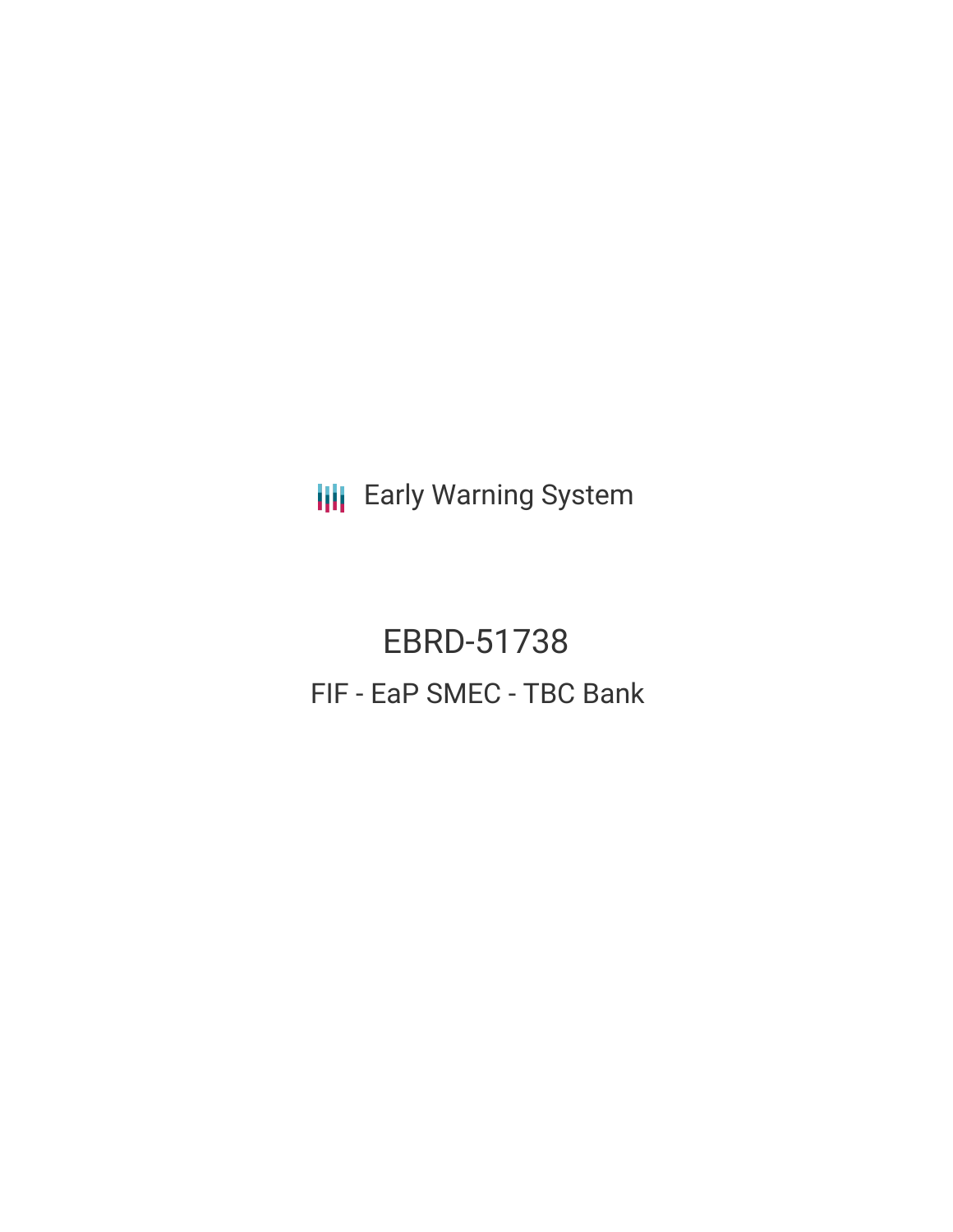

## **Quick Facts**

| <b>Countries</b>               | Georgia                                                 |
|--------------------------------|---------------------------------------------------------|
| <b>Financial Institutions</b>  | European Bank for Reconstruction and Development (EBRD) |
| <b>Status</b>                  | Approved                                                |
| <b>Bank Risk Rating</b>        | FI                                                      |
| <b>Voting Date</b>             | 2021-09-21                                              |
| <b>Borrower</b>                | TBC BANK JSC                                            |
| <b>Sectors</b>                 | Finance                                                 |
| <b>Investment Amount (USD)</b> | \$29.31 million                                         |
| <b>Project Cost (USD)</b>      | $$29.31$ million                                        |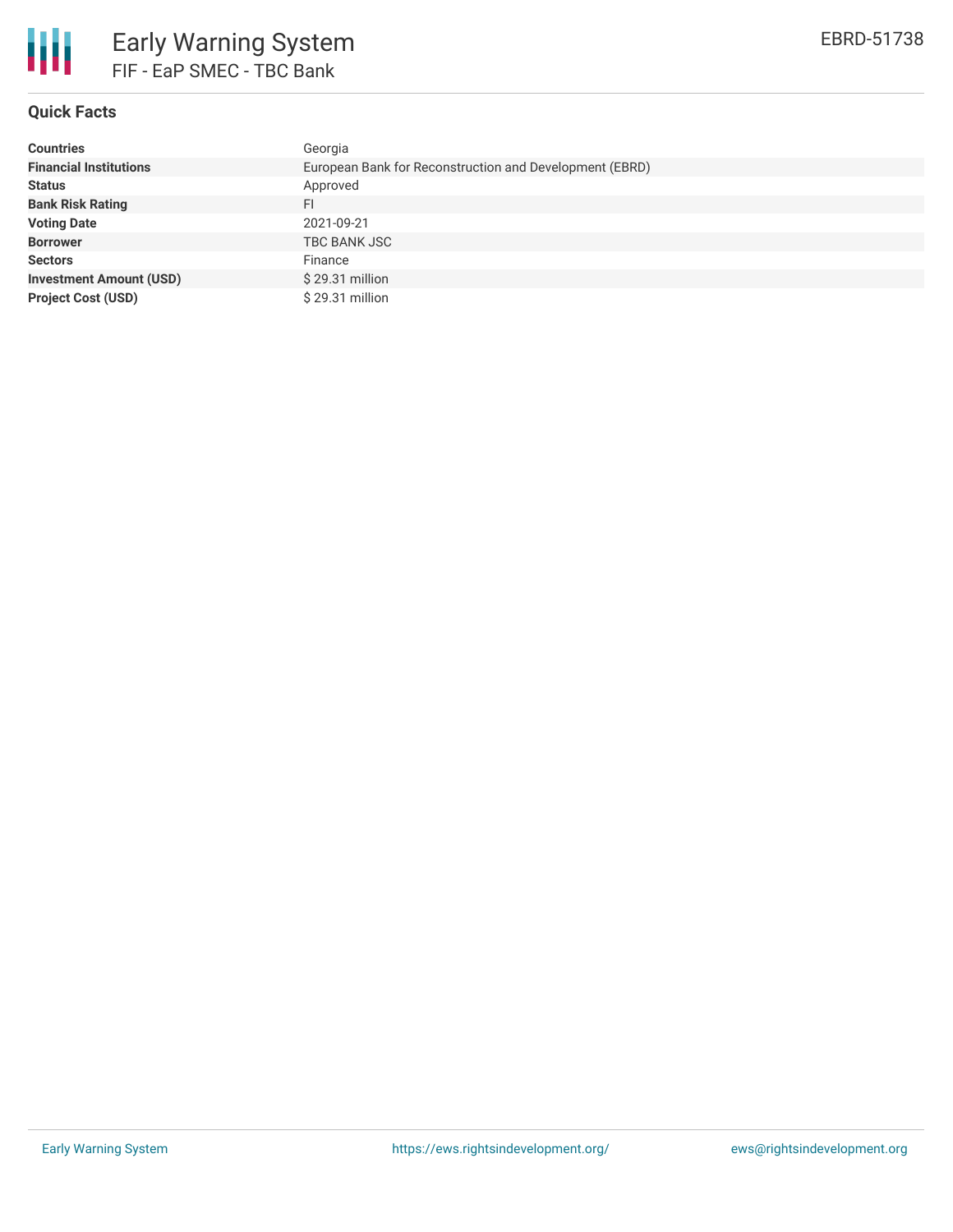

## **Project Description**

According to the Bank's website, the project provides funding to TBC bank finance loans to micro-, small and medium sized enterprises in Georgia for upgrading their technology and equipment necessary to meet EU standards in terms of product quality, health and safety measures and environmental protection.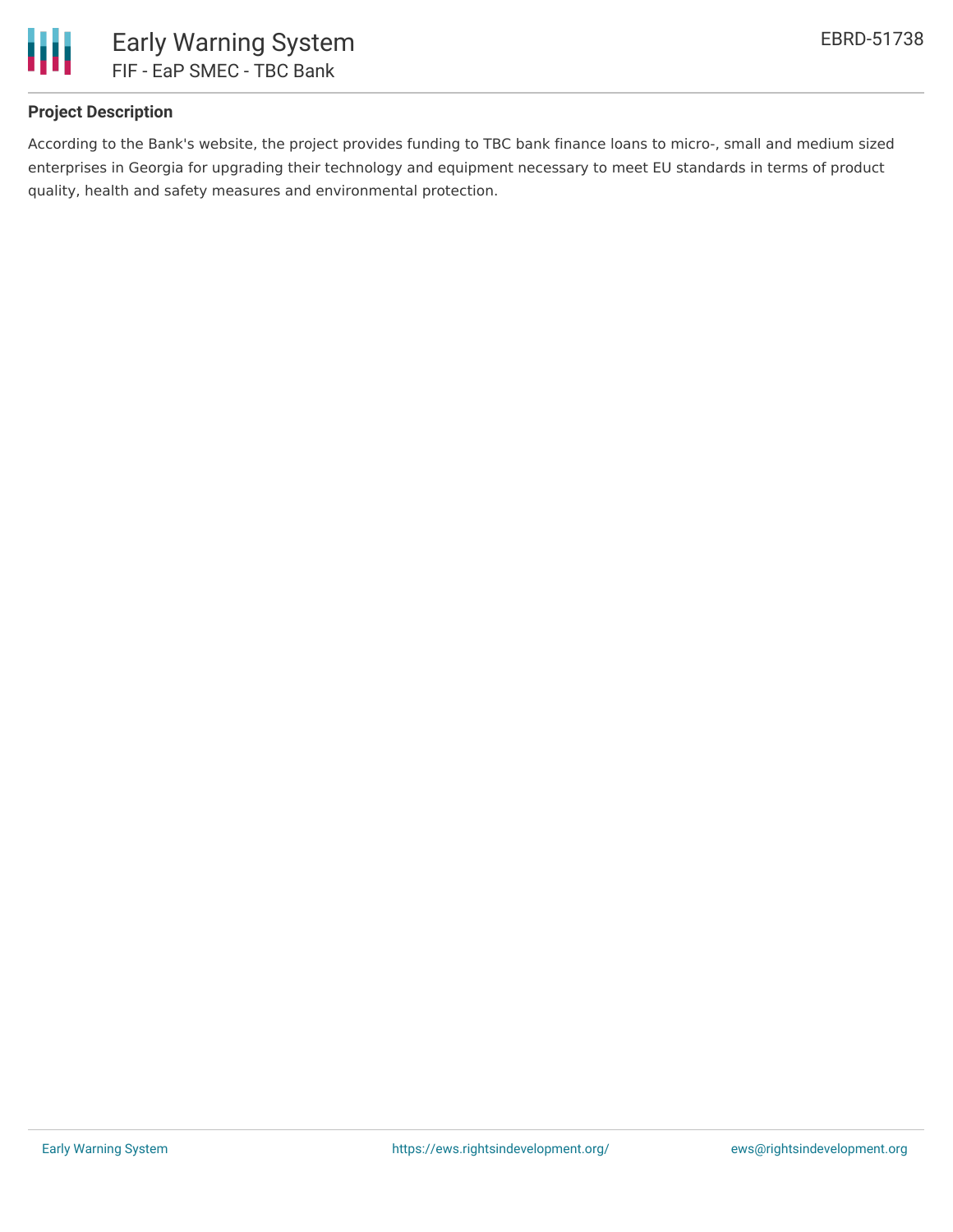#### **Investment Description**

European Bank for Reconstruction and Development (EBRD)

# **Financial Intermediary**

Financial Intermediary: A commercial bank or financial institution that receives funds from a development bank. A financial intermediary then lends these funds to their clients (private actors) in the form of loans, bonds, guarantees and equity shares. Financial intermediaries include insurance, pension and equity funds. The direct financial relationship is between the development bank and the financial intermediary.

JSC TBC [Bank](file:///actor/542/) (Financial Intermediary)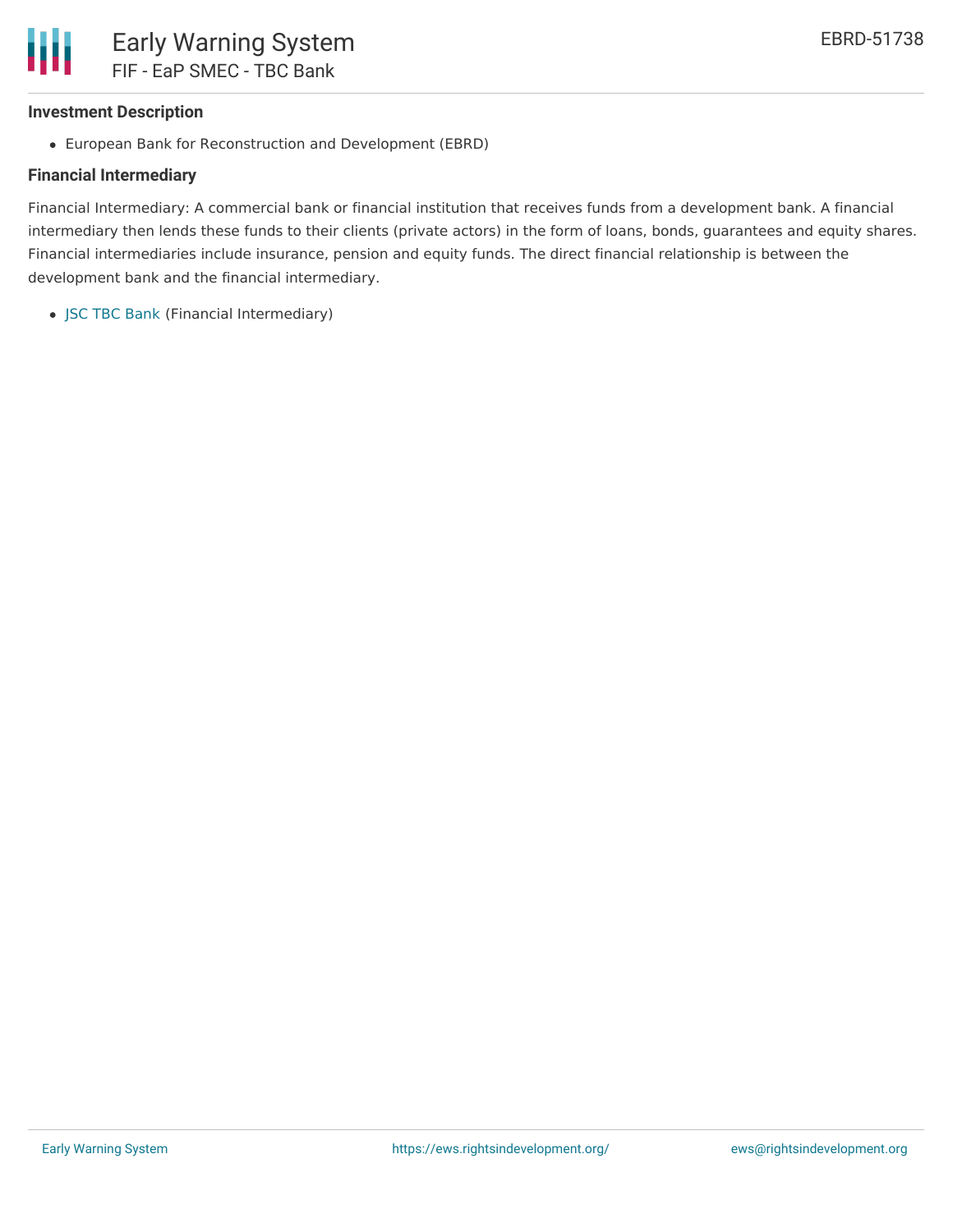

### **Private Actors Description**

TBC Bank ("TBC") holds more than one third of market share in total banking assets, loan and deposit portfolios in Georgia. It offers a wide range of services (including FX transactions, non-financial services to support business development, as well as leasing, brokerage and investment banking via its subsidiaries) to its retail, corporate and MSME clients through its wide distribution network of up to 150 branches and digital channels.